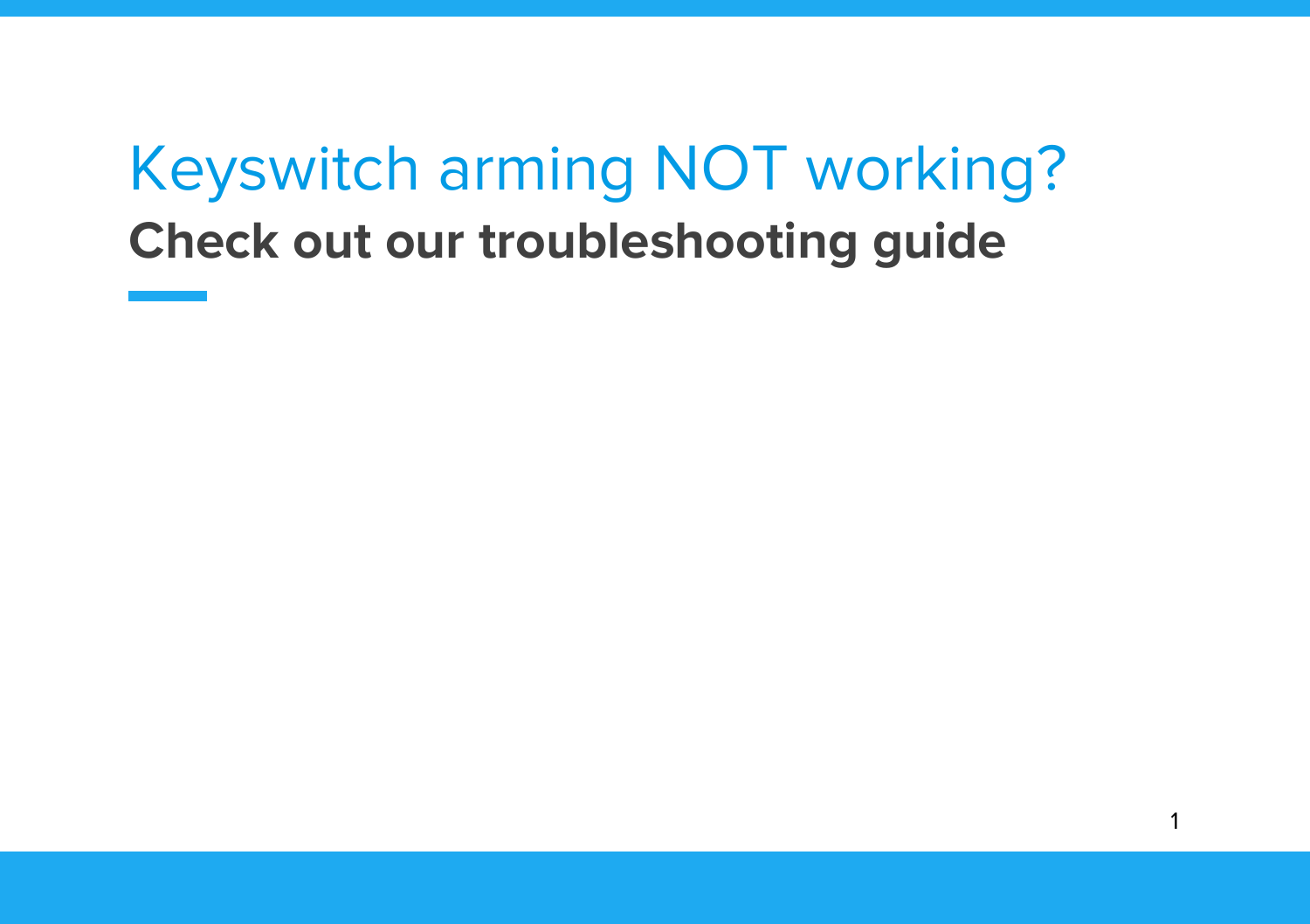# Incorrect control panel programming?

- 1. Enter control panel programming;
- 2. Proceed to zone programming section;
- 3. Make sure that zone You are using for keyswitch is set as "MOMENTARY KEYSWITCH";
- 4. Check "exit delay" setting. The longer delay the longer will be waiting time until event will be reported by panel;
- 5. Double check the programming;

Refer to Programming Manual: Each panel is programmed differently and if You are not sure which section/-s must be programmed, check corresponding control panel's programming manual or programming worksheet.

6. Done? - Proceed to [next step](#page-2-0)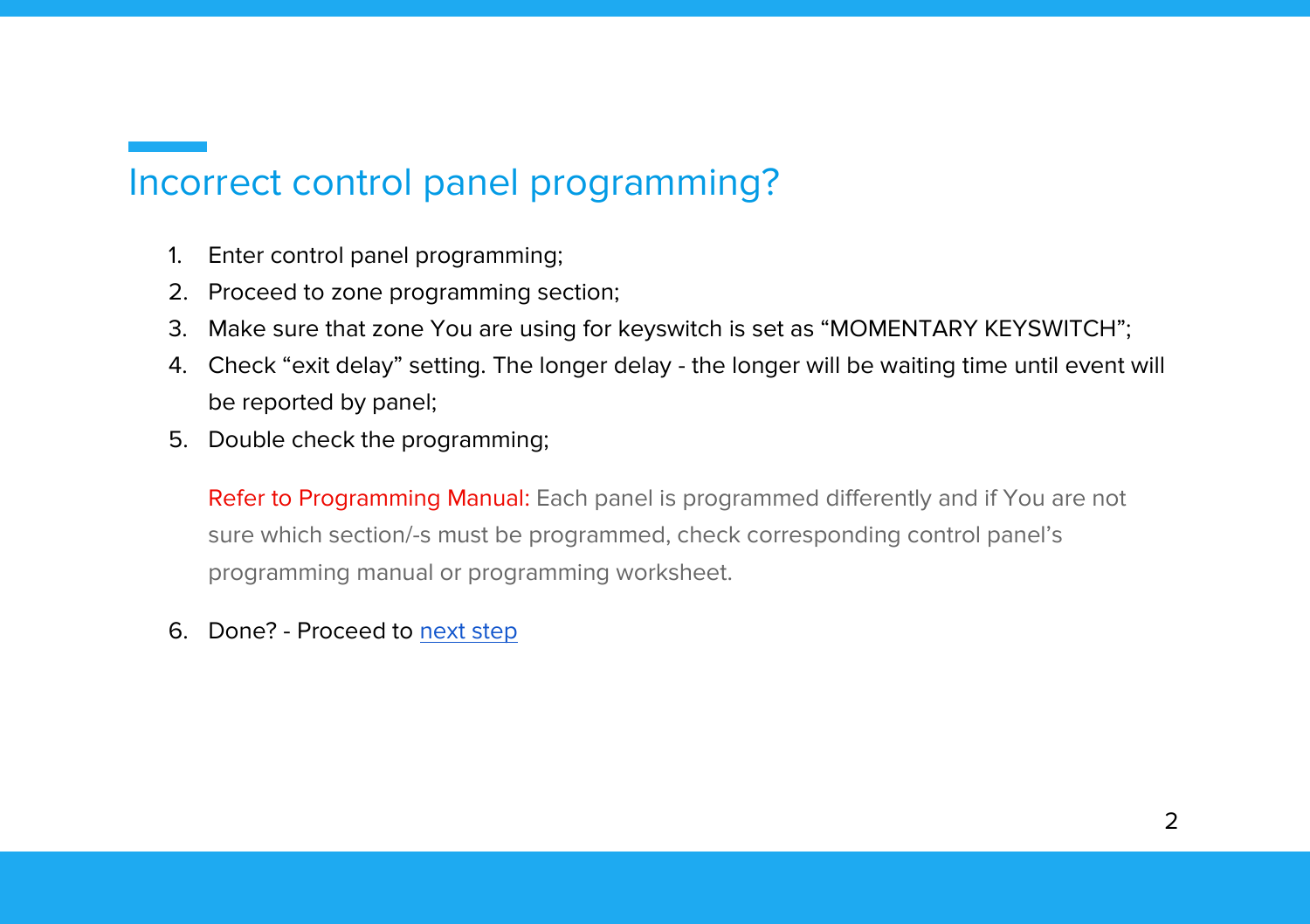# <span id="page-2-0"></span>Incorrect configuration in Protegus?

- 1. Open Protegus App or Web;
- 2. Go to System;
- 3. Open Settings-> Settings Menu
- 4. Ensure that Arm/Disarm with PGM is activated and PULSE mode is SET.

| Arm/Disarm with PGM Output 1 Main v<br>Pulse <sub>v</sub> |
|-----------------------------------------------------------|
| Use Application password for ARM/DISARM                   |
| Pulse interval in seconds                                 |
| 3 sec.                                                    |

5. Done? - Proceed to [next step](#page-3-0)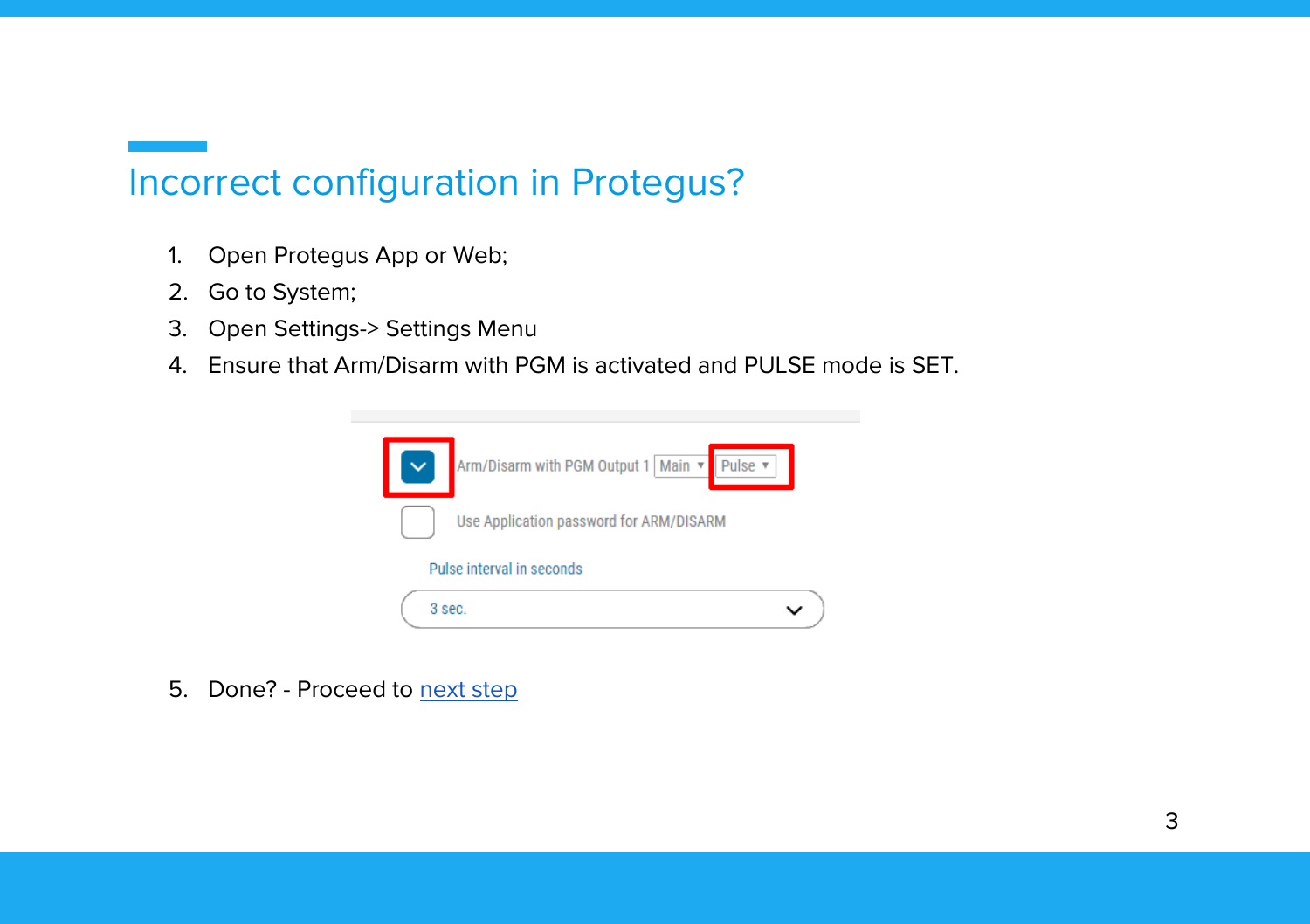## <span id="page-3-0"></span>Incorrect wiring?

### (Possibly the most common issue)

1. Review panel programming - which zone wiring type is set? NC/NO, EOL or maybe DEOL? ;

Note: On the next page You will find most common zone wiring schemes

- 2. Check whether the wiring corresponds to the type programmed in panel. No broken wires?
- 3. Make a simple test disconnect the end of the wire from communicator output and shorten this end of the wire to panel COM or AUX- terminal for 2-3 seconds;

Attention: Honeywell Vista users - remember that PULSE time arms panel in different modes

4. If panel didn't arm, issue could be on panel side. Maybe some zones are open? Did You know that keyswitch arming will not work with open zones unless "Force" type is enabled?;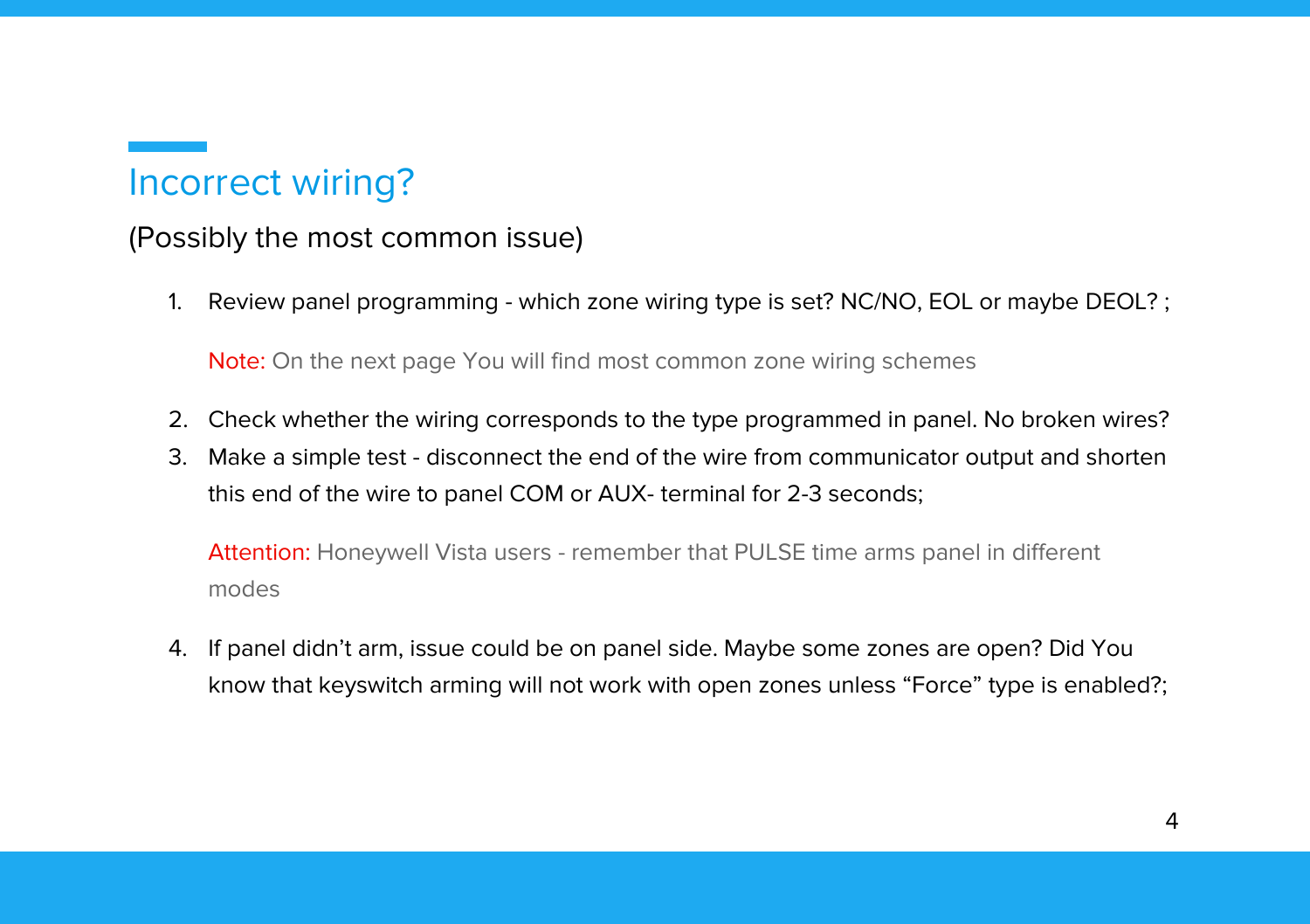5. When You will ensure that panel is arming by shortening a wire from Zone to COM, it will definitely arm by remote communicator OUTPUT activation.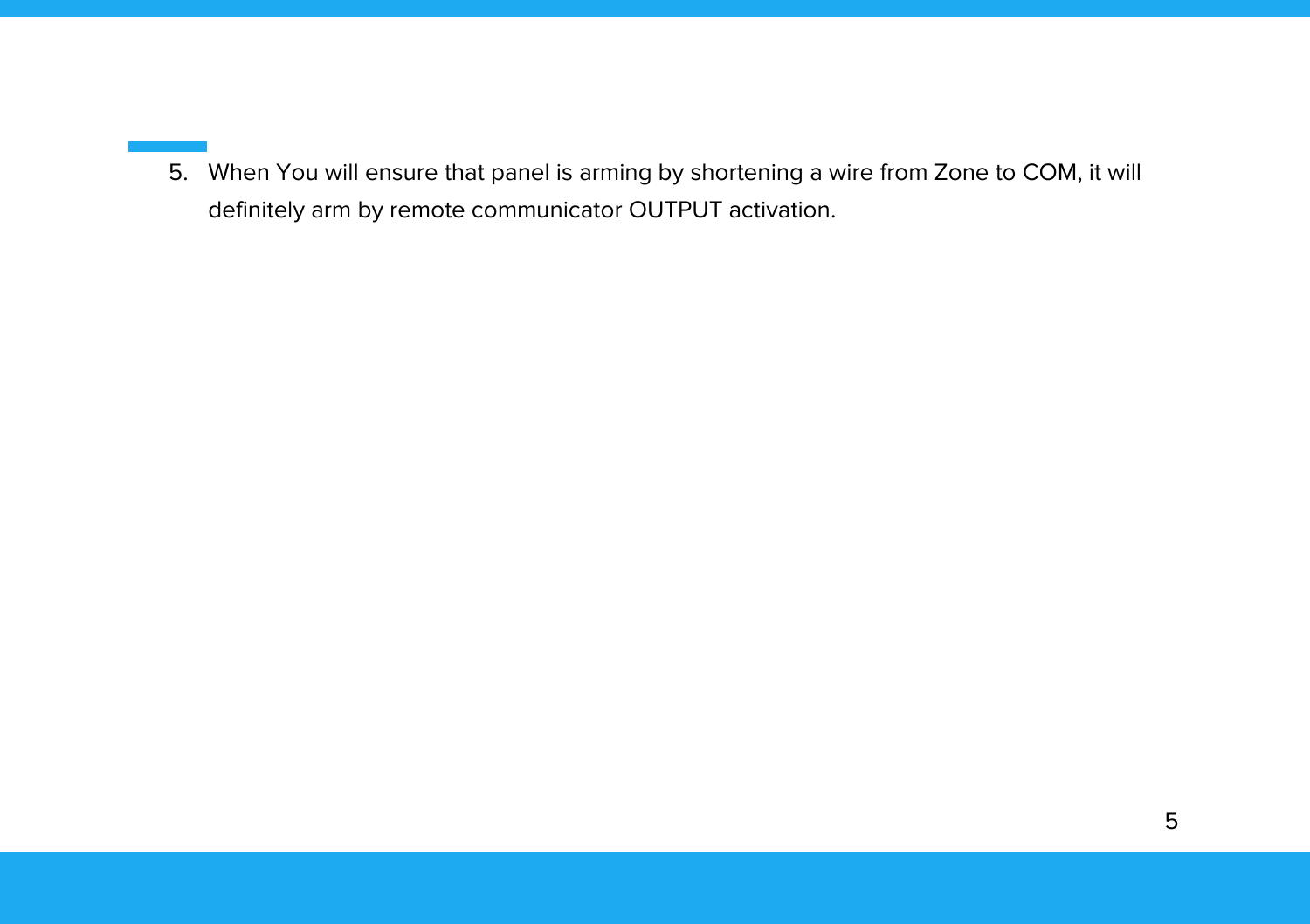#### Most common zone wiring schemes



M∿

#### **Single End-of-Line Resistor Wiring**